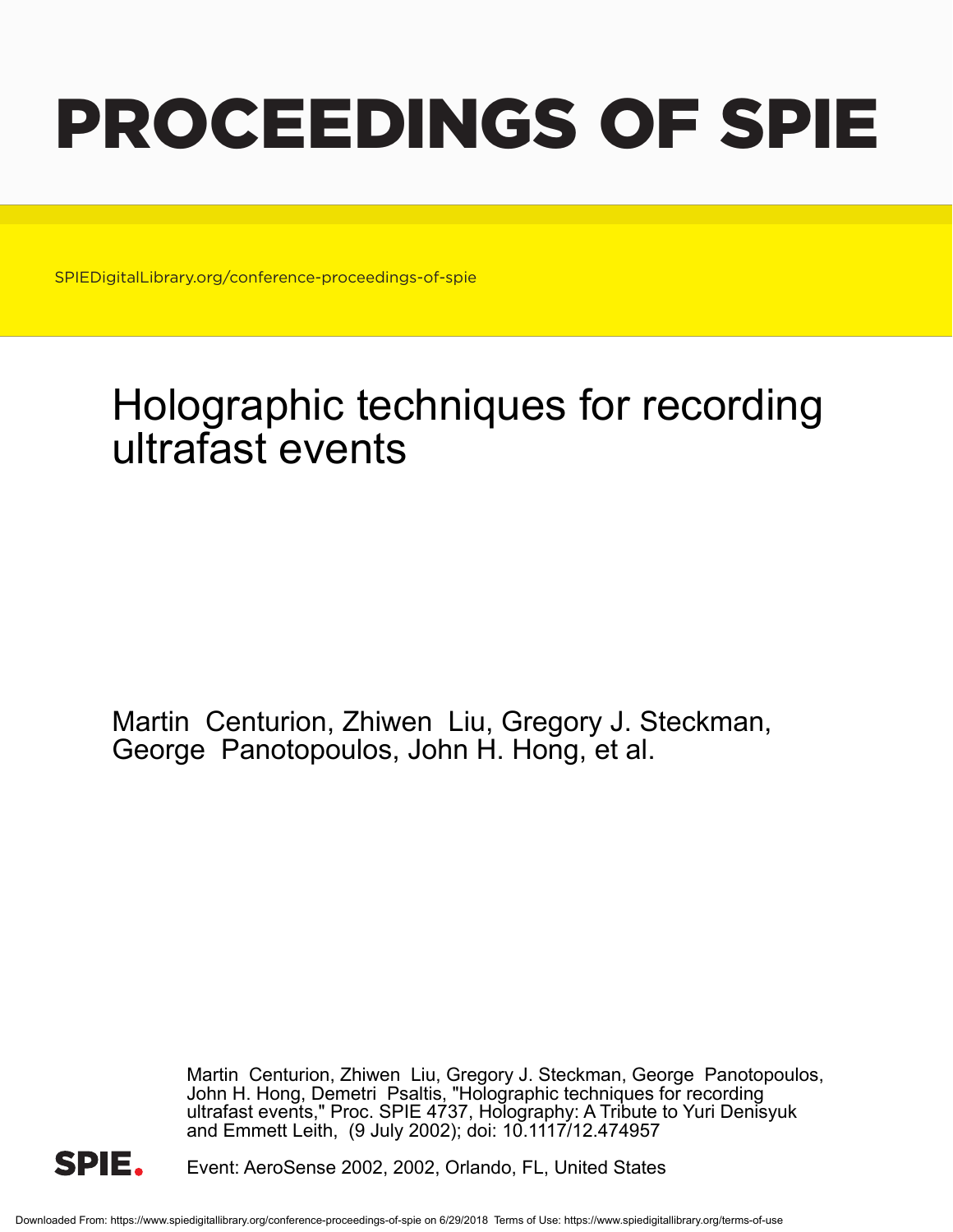### **Holographic techniques for recording ultrafast events**

Martin Centurion<sup>a</sup>, Zhiwen Liu<sup>b</sup>, Gregory J. Steckman<sup>b</sup>, George Panotopoulos<sup>b</sup>, John Hong<sup>c</sup>, Demetri Psaltis<sup>b</sup> <sup>a</sup>Department of Physics, California Institute of Technology; <sup>b</sup>Department of Electrical Engineering, California Institue of Techonology; 'Rockwell Science Center.

#### **ABSTRACT**

In this paper we report on a holographic method used to record fast events in the nanosecond time scale. Several frames of the expansion of shock waves in air and in a polymer sample are recorded holographically in a single shot experiment, using a pulse train generated with a single pulse from a Q-switched Nd:YAG laser. The time resolution is limited by the laser pulse width, which is 5.9 ns. The different frames are recorded on the holographic material using angle multiplexing. Two cavities are used to generate the signal and reference pulses at different angles. We also present a method in which the recording material is replaced by a CCD camera. In this method the holograms are recorded directly on the CCD and digitally reconstructed. The holograms are recorded on a single frame of the CCD camera and then digitally separated and reconstructed.

Keywords: Holography, nanosecond events, shockwave, CCD hologram, pulsed hologram, single shot.

#### **1. INTRODUCTION**

Holography can be a very powerful method in the study of very fast phenomena. A well-known example is double exposure interferometry<sup>1</sup>. Multiple frames can be stored and reconstructed separately using multiplexing techniques. Previous work has focused on spatial multiplexing<sup>2,3,4</sup> where holograms are recorded at different locations of the recording medium. Pulsed holograms have also been angularly multiplexed taking advantage of the thickness of the recording medium. In one method, three lasers are used to generate three reference beams with different angles and each laser fires a pulse in a different time<sup>5</sup>. A rotating mirror<sup>6</sup> or electro-optic switches<sup>7</sup> have also been used to generate the reference beams. In these efforts, the speed is limited by electronics or mechanical scanning. In the systems we describe the speed is limited by the pulse width of the laser. A sequence of signal and reference pulses are incident on the recording medium. The signal pulses all travel in the same direction while the reference beam direction changes from pulse to pulse in order to angularly multiplex holograms. After the recording, a cw laser at the same wavelength is used to readout individual frames. Depending on the incidence angle, different frames can be readout separately due to the angular selectivity of the thick hologram. In the This nanosecond camera system is used to record shockwaves generated by a focused laser pulse. We also present results for a system in which the holographic recording material is replaced by a CCD camera and the holograms are stored digitally<sup>15,16,17</sup>. In this case all of the holograms are recorded on a single frame of the CCD camera and then separated and reconstructed digitally.

#### **2. NANOSECOND CAMERA SYSTEM**

#### **2.1 Experimental Setup**

The signal and the reference pulse trains are both generated by a single pulse from a frequency doubled Qswitched Nd:yttrium–aluminum–garnet (YAG) laser (wavelength 532 nm, pulse width 5.9 ns, energy per pulse 300 mJ, and beam diameter 9 mm). Two cavities are used to generate the signal and reference pulse trains that used to record the holograms (Fig. 1). In the signal cavity, a polarizing beam splitter is used to couple an incident pulse (which has vertical polarization) into the cavity. The Pockels cell is timed to behave like a temporary  $\lambda/4$  wave plate (effectively a  $\lambda/2$  wave plate since the pulse passes it twice each round trip) to rotate the polarization of the incident pulse to the horizontal direction after it first enters the cavity. It is then turned off while the pulse travels back towards the opposite mirror. The pulse is effectively trapped inside the cavity since the polarizing beam splitter transmits light with horizontal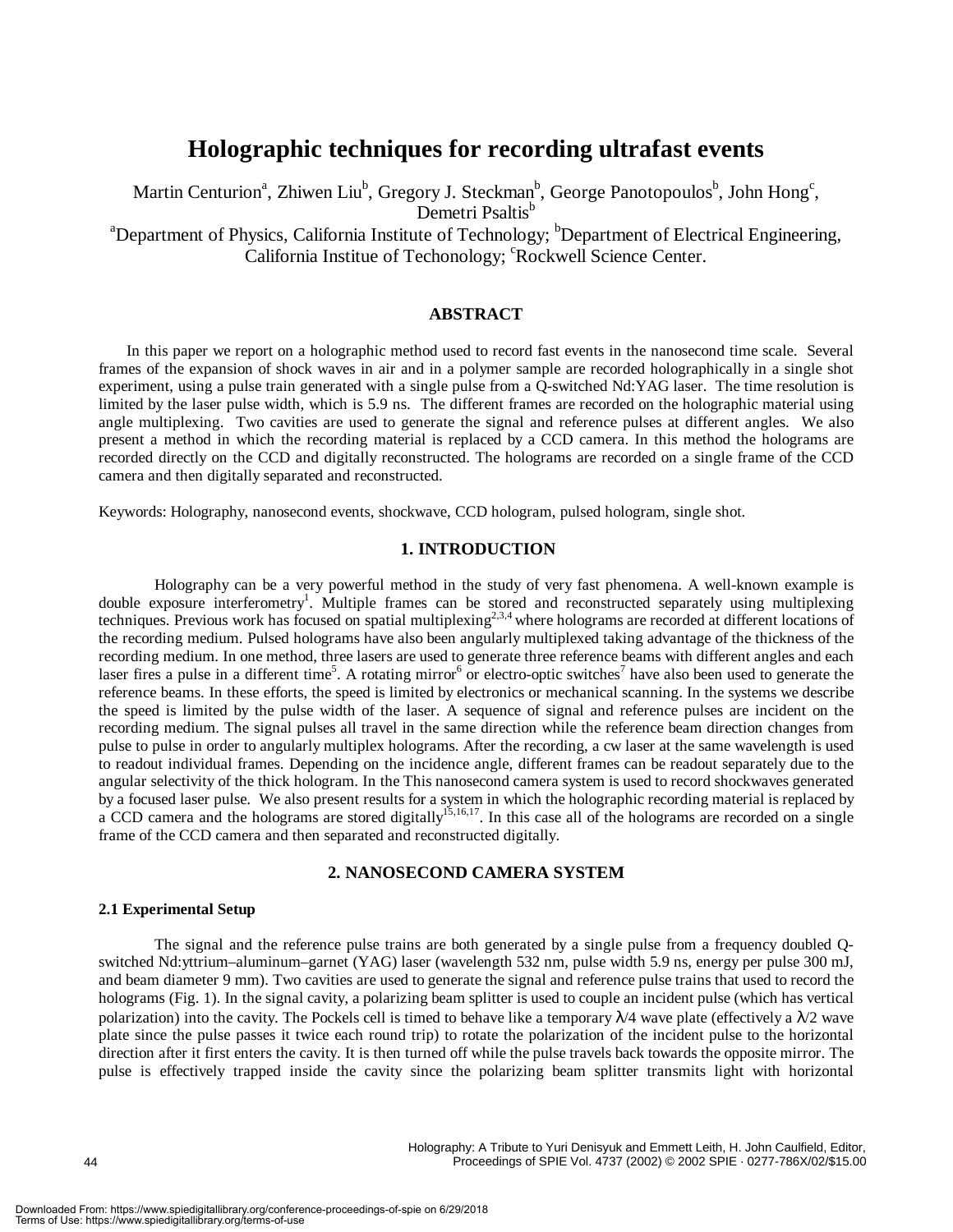polarization. A  $\lambda$ /4 wave plate is used to slightly rotate the polarization of the pulse. The induced vertically polarized component is coupled out of the cavity from the polarizing beam splitter after every round trip of the pulse.



Figure 1: Holographic nanosecond camera system. (a) Signal and reference cavities. (b) System diagram.

In the reference cavity, the incident pulse enters the cavity via a small coupling mirror (Fig. 1(a)). After the coupling mirror the pulse travels as if it had originated from the center of the left mirror. The two lenses form an imaging system and the pulse hits the center of the end (right) mirror. We break the symmetry of the cavity by slanting one of the mirrors slightly. The reflected pulse then travels at a smaller angle with respect to the axis, just missing the coupling mirror. The pulse hits the center of each cavity mirror at slightly different angle after every round trip. Pulses are coupled out of the cavity by making the end mirror partially reflecting. We generate five signal and reference pulses out of a single pulse from the Nd:YAG Q-switched laser using this method. The pulse separation is about 12 ns as determined by the cavity length, which can be tuned to achieve a different pulse separation. Our current signal cavity is quite lossy due to the reflections from the optical components and the spatial filtering that is used to improve the beam profile, and thus limits us to only about five signal pulses. We recorded five plane wave pulsed holograms in the Aprilis material.<sup>8</sup> The diffraction efficiency of each frame and the angular selectivity curve are given in Fig. 2. The Aprilis material



Figure 2: Diffraction efficiencies of five pulsed holograms and the selectivity curve of the first frame. Both the reference and signal pulse train have a total energy of about 37 mJ. The pulse energy in the reference and signal pulse train decays and the successively recorded holograms get weaker and weaker. Aprilis material ULSH500-7A-22 is used as the recording medium. The thickness of the material is 200 µm. The pre-exposure energy is about 2  $J/cm<sup>2</sup>$  (white lamp).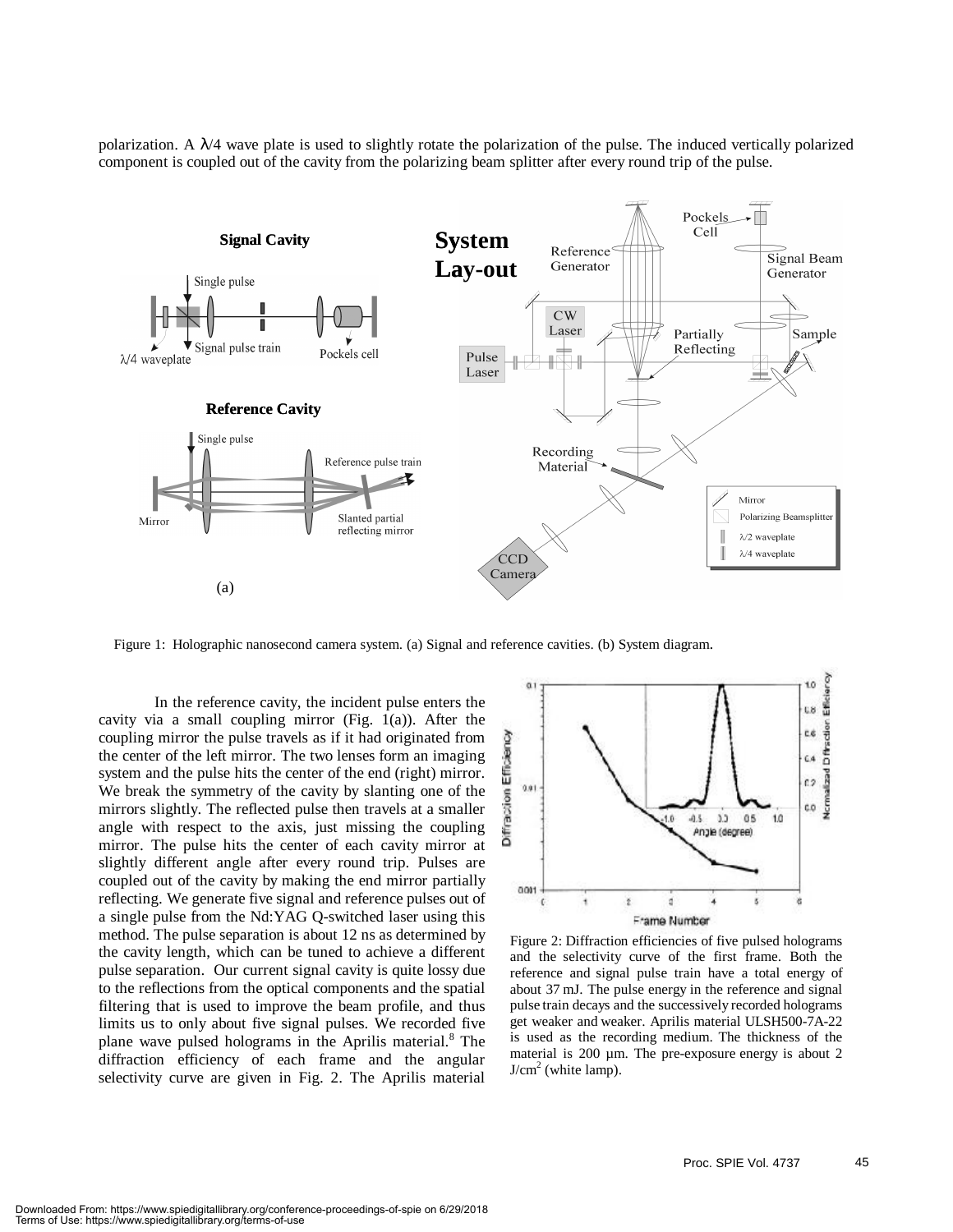yields a diffraction efficiency of approximately 1% for a 1.6 mJ/cm<sup>2</sup> exposure of cw illumination or a single 5.9 ns pulse. The diffraction efficiency when M holograms are superimposed goes as  $DE = (M/M)^2$  where  $M/\#$  is a material dynamic range parameter. The measured M/# of the Aprilis material is 6. Since we typically can obtain high fidelity reconstructions with  $DE = 10^{-4}$ , movies with several hundreds of frames can be recorded with an improved cavity design.

#### **2.2 Results**

The nanosecond camera system is used to record optical breakdown events. We split part of the pulse from the laser and focus it on the sample. This pumping pulse induces optical breakdown.<sup>10,11,12,13,14</sup> Figure 3(a) shows the optical breakdown on a poly(methylmethacrylate) (PMMA) sample. Frame I shows the plasma created by the pumping pulse.



Figure 3: Optical breakdown. (a) optical breakdown in a PMMA sample. Frame I is recorded about 1ns before the pumping pulse vanishes. I,II,III,IV and V are the recorded frames with frame interval 12ns. VI is the final direct image of the sample after the optical breakdown. The intensity of the pumping beam is 1.6´1012W/cm2. (b) optical breakdown in air. The intensity of the pumping beam is 5.2´1012W/cm2. (c) optical breakdown in air with a metal blade near the focal point of the pumping beam. The intensity of the pumping beam is 1.6´1012W/cm2.

The tail is likely due to the discharge in the air in front of the sample. In frame II, a shock wave is clearly seen. The average propagating speed of the shock wave between frame I and II is about 10 km/s and that between frame IV and V

is about 4 km/s. In Fig. 3(b) we show the breakdown in air. Similarly, plasma is created in frame I and soon a shock wave forms. The air discharge happens in a region near the focal point of the lens and the length of that region is about equal to the depth of focus of the lens. A line of spark is visible during the experiment. In Fig. 3(c) we focus the pumping pulse near a blade (the dark rectangular shadow). The threshold of optical breakdown is lowered dramatically by the presence of the metal blade. The optical breakdown happens mainly at a small region around the focal point which is close to the metal and produce a more spherical shock wave.

We also focus two pumping beams on PMMA and generate two shock waves as shown in Fig. 4. In (a) the lower pumping pulse has higher energy as we can see from the plasma size in frame I. When the two shock waves meet, the one with higher pressure penetrates as shown in frame III. In (b) the two shock waves roughly have the same pressure, they balance with each other in the middle.



Figure 4: Interaction of two shock waves. (a) unbalanced double shock waves. (b) equal intensity waves.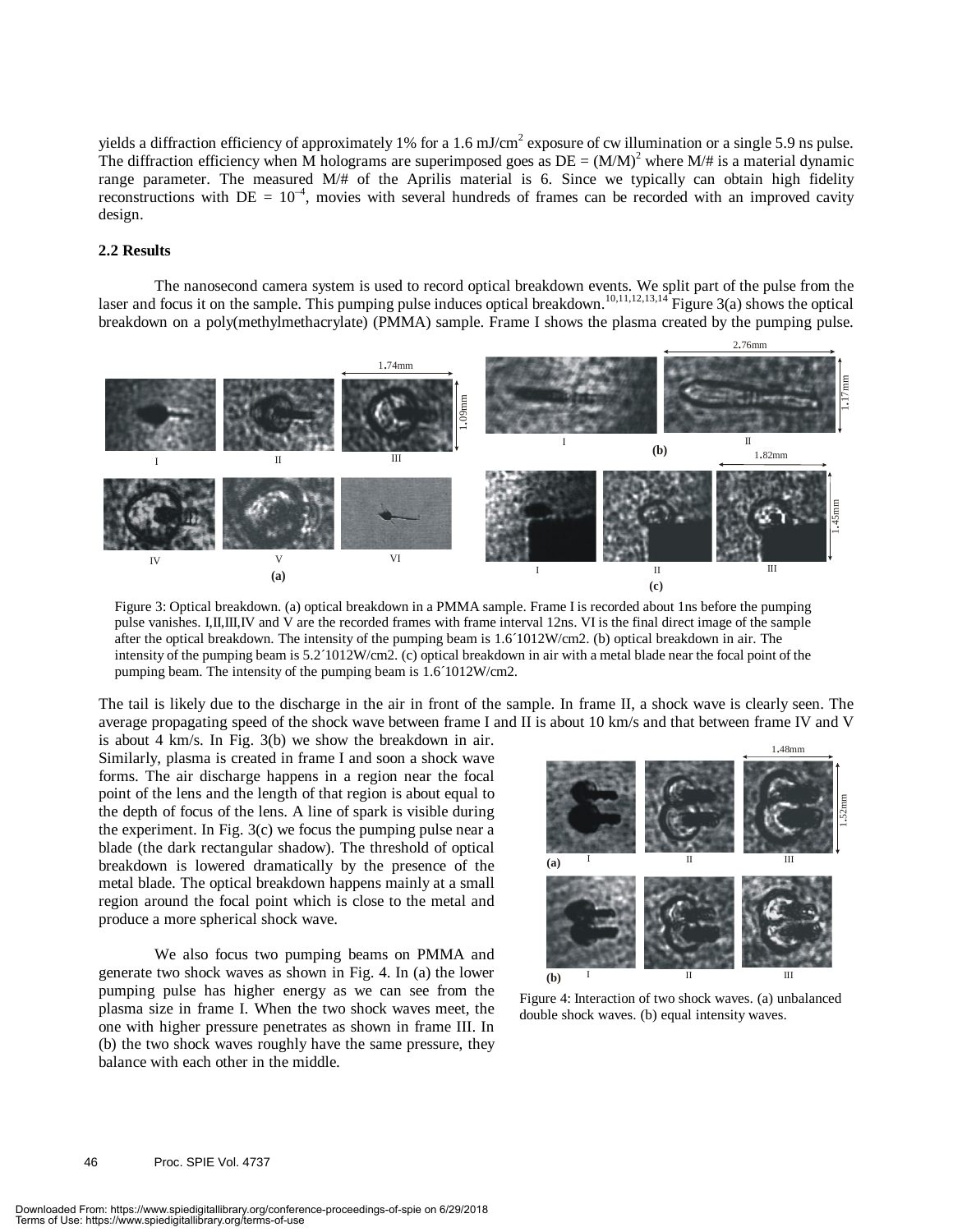A unique feature of the holographic recording is that it records the field and thus has both amplitude and phase information. We interfere the second frame of an air discharge event with the reference (a plane wave). The fringes are shown in Fig. 5(a). Apparently, the refractive index inside the region surrounded by the shock front is different from that of the outside, and there is an index gradient. In the holographic reconstruction we can focus at different depths since the object field is reconstructed. In Fig. 5(b) the plasma created on the PMMA sample is in focus while in Fig. 5(c) the shock wave due to the discharge in the air (in front of the sample) comes to focus by changing the position of the charge coupled device camera.



Figure 5 Holographic reconstruction of the object field. (a) Interference between a reconstructed frame and its reference wave. (b) and (c) focusing at different depths. The angle between the pumping beam and the signal beam is about 20 degrees. The pumping pulse is focused at about 1 cm in front of the PMMA sample which is consistent with the measured image depth position difference between (b) and (c).

#### **3. DIGITAL RECORDING**

#### **3.1 Experimental Setup**

The experimental setup (Fig. 6) is similar to the one described before. In fact, we use the same signal cavity to generate a sequence of pulses traveling at different angles. The difference is that now instead of two separate cavities we use only one, and use a beam splitter to divide the pulse train from the cavity into signal and reference pulses. Three pulses are generated in the cavity and imaged at the object position. The object is an air discharge created by a focused

laser pulse. After going through the beam splitter the pulses are steered individually using three pairs of mirror. These pulses are recombined in a beam splitter just before hitting the CCD camera (Pulnix TM-7EX, 30 frames per second, 768 x 494 pixels, pixel size 8.4 x 9.8 µm). Three holograms are recorded on a single frame of the CCD camera, which can later be separated digitally. The resolution of the holograms is given by the pulse width, and the frame interval is given by the separation between the cavity mirrors.



Figure 6. Setup for the nanosecond camera with digital recording.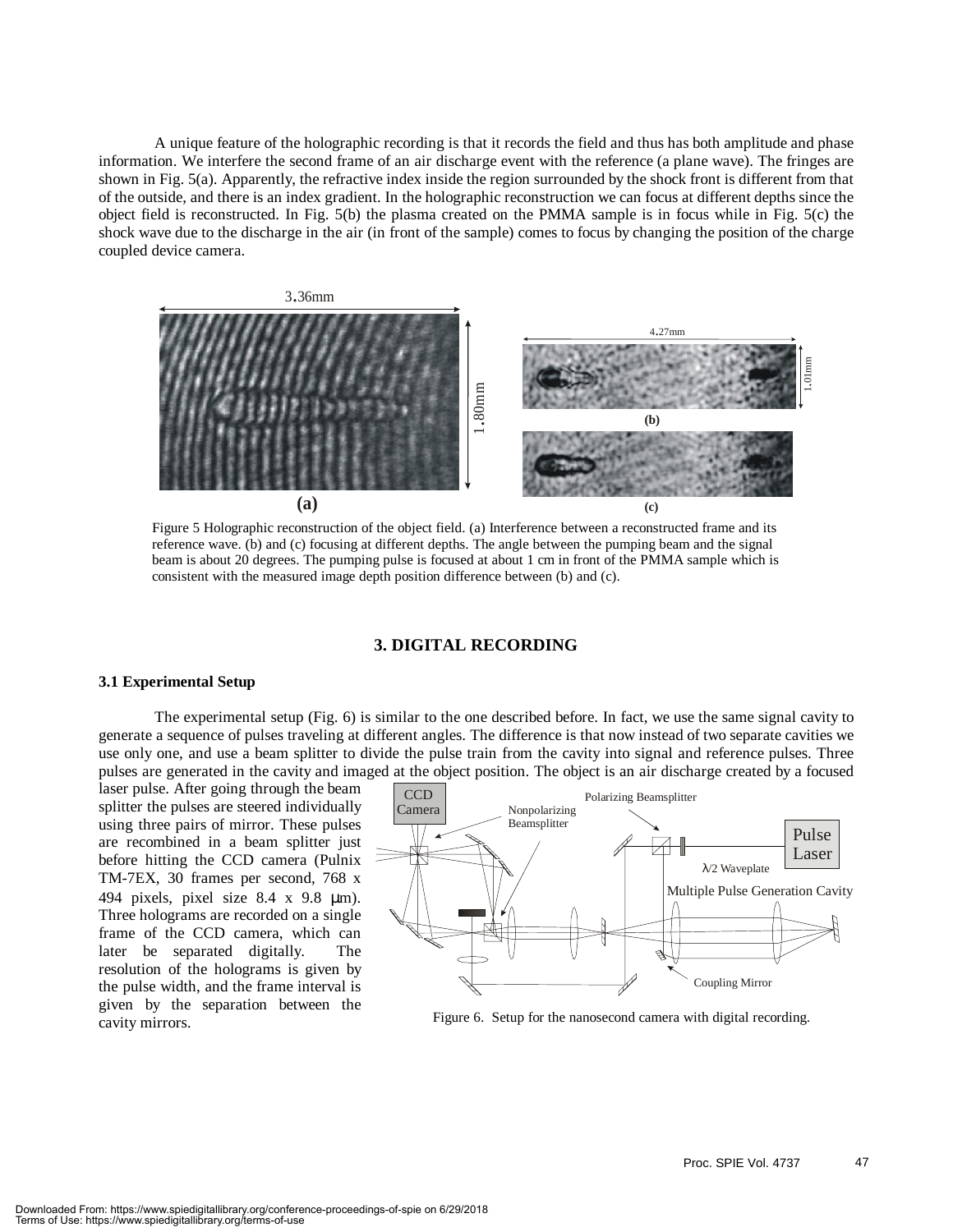#### **3.2 Recording and reconstruction of digital holograms**

Successive holograms are recorded on a CCD camera with a slightly different reference angle as in angular multiplexing. The resolution of the CCD camera is typically about 10  $\mu$ m, therefore a small angle is between the signal and reference pulses is necessary in order to resolve the interference fringes. A beam-splitter is used in order to record holograms in Mach-Zehnder interferometer configuration. The CCD camera records the integration of the whole sequence of pulse exposure. All of the holograms are superimposed in one composite CCD frame and each can be independently reconstructed through digital spatial filtering if the image bandwidth of each hologram is sufficiently low. Individual holograms can then be filtered out and reconstructed by first performing a digital Fourier Transform on the composite image, filtering a selected pass-band corresponding to the desired hologram and then performing an inverse Fourier transform on the filtered result. In general, the recorded pattern on the CCD is proportional to

$$
I = |R + S|^{2} = |R|^{2} + |S|^{2} + R^{*}S + RS^{*}
$$
 (1)

where *R* is the plane wave reference and *S* is the signal. There are two side bands, which correspond to the last two terms of equation 1. The position of the side band is determined by the interference pattern frequency or the carrier frequency, which can be changed by changing the reference beam incidence angle. We filter out one side band and perform the Inverse Fourier Transform. Either  $R*S$  or  $RS^*$  is obtained. By taking the amplitude, the signal  $|S|$  is reconstructed. Different holograms can be recorded without overlapping with each other in the frequency domain if the reference beam angle or the carrier frequency of each hologram is different.

We can demonstrate the method by recording plane wave images (no object was present). Figure 7(a) shows the interference pattern recorded using three pairs of pulses. The three pulses are made to interfere at different angles using the steering mirror. The holograms are recorded in a single frame of the CCD camera, but they are separated in frequency space, as shown in Figure 7(b).



Figure 7 Digitally stored plane wave hologram. (a) Interference fringes generated by three pairs of pulses. (b) The holograms are separated in frequency space.

#### **3.3 Results**

 A movie of an air discharge was recorded by focusing a pump pulse in the path of the signal pulses. The interference fringes and the Fourier transform are shown in Figure 8. After applying a filter the images are reconstructed separately. Three frames were recorded (Fig. 9(a-c). The first frame shows the plasma generated by the pump, and the next two frames show the shockwave expansion. The holograms are recorded in the far field, however, holography allows us to record both the amplitude and phase of the light, so the diffraction undergone by the object can be compensated digitally<sup>18,19</sup>. In figure 9(d-f) we show the images compensated for diffraction.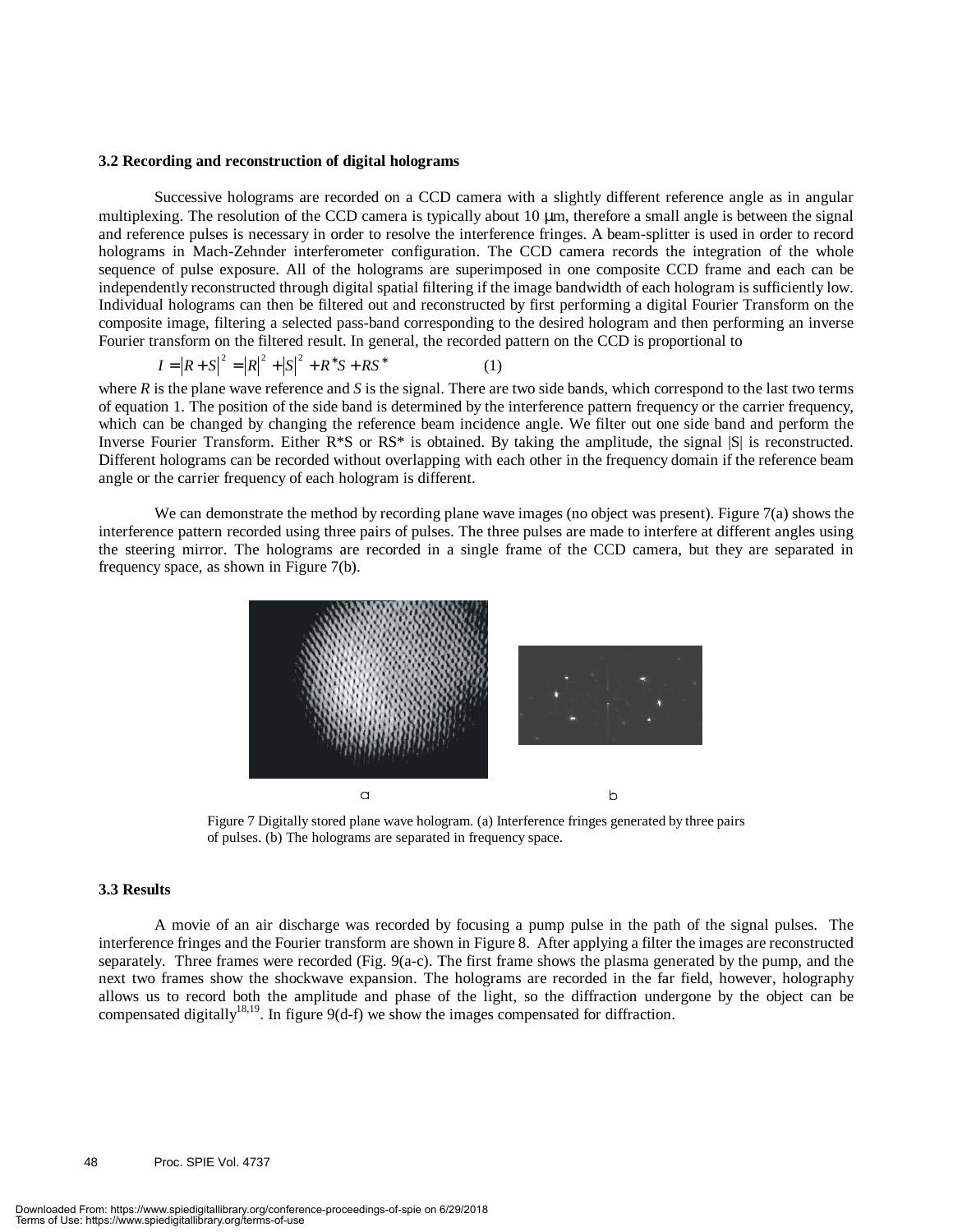

Figure 8 Digitally stored hologram of an air discharge event. (a) Interference fringes generated by three pairs of pulses. (b) The holograms are separated in frequency space.



Figure 9 (a-c) The three digital image reconstructions. (d-f) The reconstructed images after diffraction compensation.

#### **4. CONCLUSION**

 We have demonstrated a system to record events in nanosecond time scales. Several frames of plasma and shock wave propagation were recorded on a holographic material. We also presented a system in which the holograms can be recorded digitally. This method can also be used to record phenomena in the picosecond time scale if shorter pulses are used.

#### **AKNOWLEDGEMENTS**

This work is supported by the Air Force Office of Scientific Research and the NSF Neuromorphic Engineering Research Center.

#### **REFERENCES**